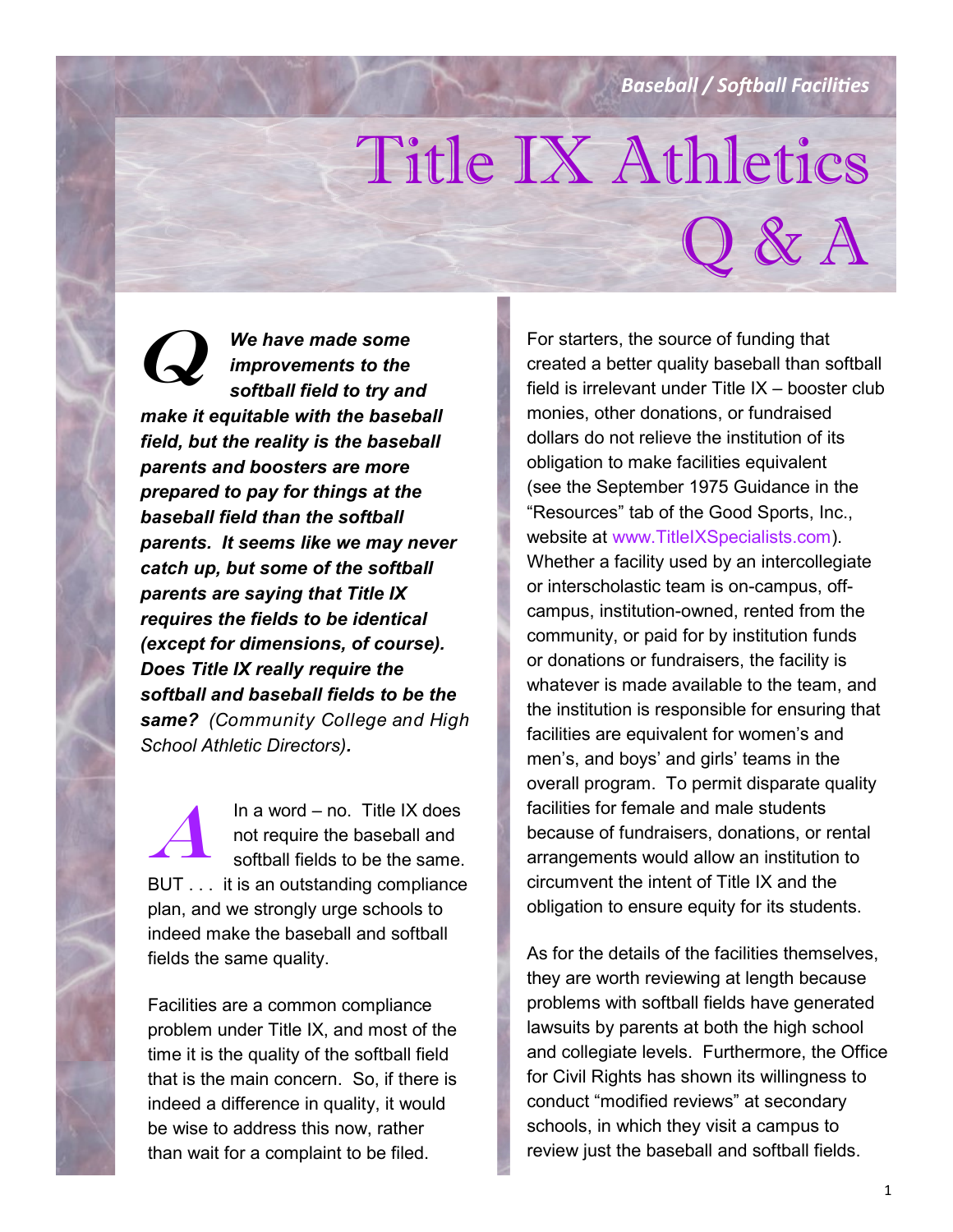There is no requirement under Title IX that men's and women's teams in the same sports or like sports have facilities of the same quality. The analysis for the Title IX program component of the "provision of locker rooms, practice and competitive facilities" is an overall approach that compares all of the facilities for women's teams to all of the facilities for men's teams. Schools can emphasize different teams for men and women. If the softball field is lesser quality than the baseball field, a school can still comply if, for example, the women's soccer field is better quality than the men's soccer field. However, the reality for many programs is that the women's and men's teams in the same sports often use the same facilities. Men's and women's teams in such sports as basketball, cross country, golf, soccer, swimming, tennis, and track may all use the same facilities. If volleyball is offered only to women, that team often uses the same facilities as the basketball teams. If an institution offers football, the soccer teams may use the same fields as the football team, or the football facilities may be comparable quality to the soccer facilities and/or facilities for most other teams. In other words, in many programs, nearly all men's and women's teams use the same facilities, which is equitable. Often, the only unshared facilities remaining for comparison are the baseball and softball fields.

The many features to be reviewed at baseball and softball fields include: field surface quality, dugouts, scoreboards, fencing, batting cages, bullpen areas, lights, equipment storage, press boxes, spectator seating, concessions, restrooms, locker rooms, and umpire locker rooms. Also reviewed are off-campus versus on-campus facilities, and permanent versus portable features. There is no requirement that identical features be at the softball and baseball facilities, but the same overall analysis applies. If one facility has several features, while the other has very few, a compliance problem is likely. Minutiae do not create compliance concerns, such as the number of hooks for jackets in the dugouts, whether there are billboards advertising the local car dealership at one facility but not the other, or whether the foul poles are 30 feet high at one field and 25 feet high at the other field. With the numerous features that may be provided at baseball and softball fields, a difference for one feature may be negligible or result in a very minor compliance concern. Differences for several features all affecting the same facility simply add up to a lesser quality facility, a definite compliance problem. The following may help in making the simple comparison between baseball and softball fields.

**Field Surface Quality.** Unless a meteor hit one of the fields, there is no acceptable reason under Title IX for differences in quality when making the simple comparison between baseball and softball field surfaces. Make them comparable.

If the baseball coaches and/or parents spend time sprucing up the baseball field, while the softball coaches and parents do not groom the softball field, it may be because the baseball field is protected by perimeter fencing that keeps others from damaging their efforts. Softball tends to be a more popular recreational sport than baseball. If others are allowed to use the softball field, the softball coaches / parents / athletes have much less incentive to fix the field surface. Instead, the maintenance by school staff will require much greater vigilance to maintain comparable surface quality between the baseball and softball fields. If other school groups or outside groups are given priority at any time for using the softball field (while the baseball team has exclusive use of its field), then the institution likely has two Title IX compliance problems – quality of the softball field due to overuse, and the scheduling for the softball team's games and practices.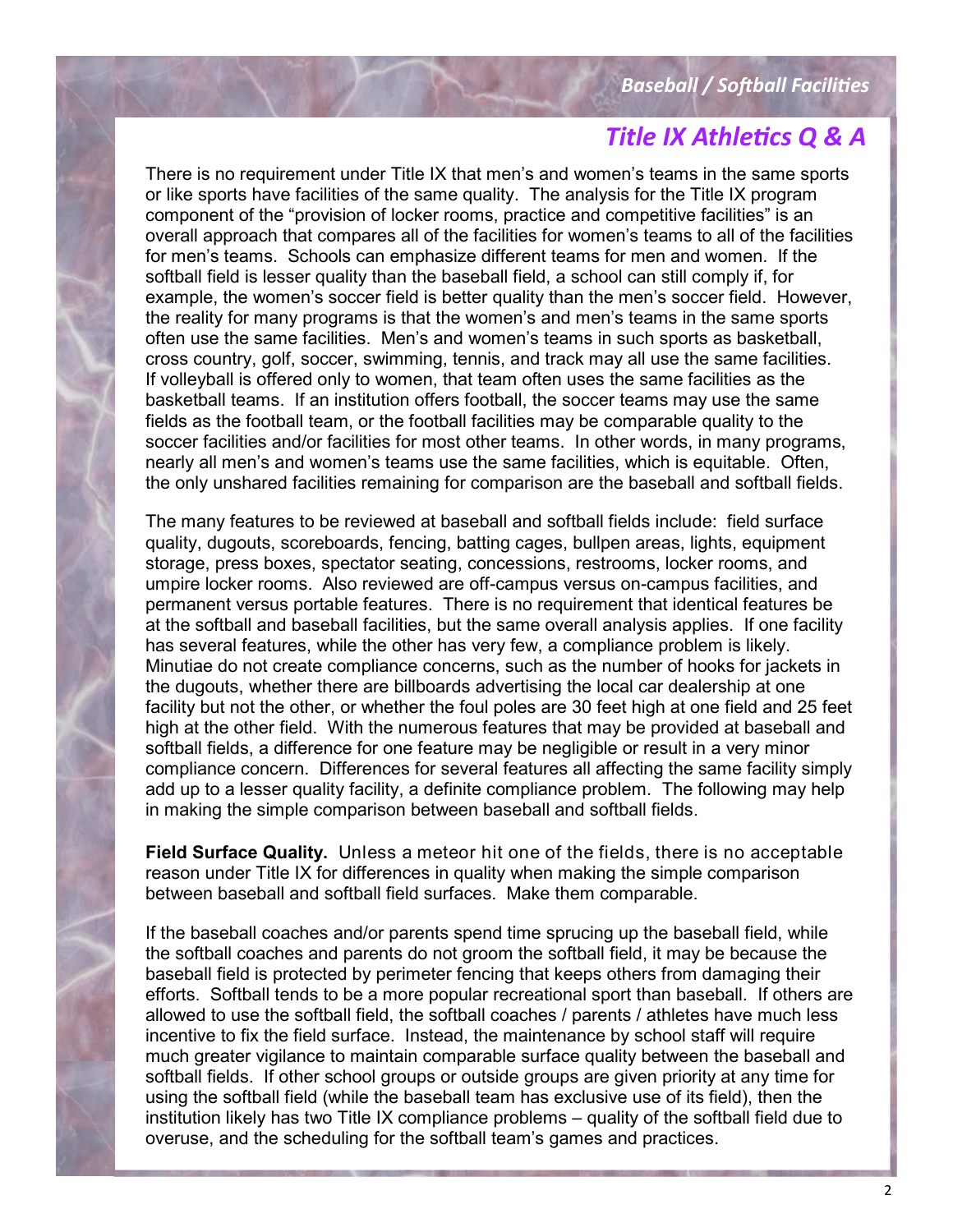Also, requiring the coaches to be responsible for field maintenance does not relieve the institution of its responsibility to provide equitable facilities. Ultimately, the institution and institution administrators are responsible for failure to comply with Title IX.

**Dugouts.** A bench separated from the field by a chain link fence with no walls and no roof (as seems to be provided more often at softball fields) is *not* comparable to a bench with walls on three sides and a roof (as seems to be provided more often at baseball fields). It does not matter whether the floor of the dugout is at ground level or below ground level. If the dugout floor is at ground level, the usual result is that spectator seating behind the dugout is more limited or must be raised so spectators may see the field. The square footage of the dugouts need not be identical to comply with Title IX, particularly if the number of athletes on the teams varies significantly. In general, however, this approach can differ between college and high school programs. For example, at the college level, if over the years the baseball team averages 35 participants while the softball team averages 18, it is acceptable for the dugouts at the baseball field to be larger than those at the softball field. The size of the dugouts should be "equivalently adequate." Thus, if the dugouts at the baseball and softball fields are both built to accommodate 20 athletes, it might be adequate for softball but not for baseball. However, administrators should not build in limitations; if the softball dugouts are constructed so that they just barely accommodate 18 athletes, the dugout is less adequate if a new head coach prefers to have 25 athletes on the softball team. At the high school level, it may be school policy or standard operating procedure to set a limit on the number of participants per team, such as 15, for both baseball and softball and most other sports. Under those circumstances, there is no justification for having softball dugouts smaller than those at the baseball field.

Dugouts should also be constructed of similar quality materials. Tarps over chain link are not equivalent to cinderblock. Providing a single bench that seats 8 is not equivalent to double-tier seating that accommodates 35. Providing only hooks and nothing else in the dugout is not equivalent to providing hooks, helmet racks, and bat racks. If there is a lavatory adjoining the baseball team's dugout, then there should be one adjoining the softball team's dugout.

**Scoreboards.** Scoreboards should be comparable. This does not mean that they need to be identical size or that it violates federal civil rights law if the scoreboard at one facility flashes hits or errors, while the other does not. However, if there is a "jumbotron" at the baseball field complete with instant replay, while spectators need to be armed with their binoculars to find the scoreboard at the softball field, then it is time to identify the local business willing to donate the new scoreboard at the softball field, complete with the company's name on it if necessary, or find the dollars somewhere in the institution's funds.

**Fencing.** This can include outfield fencing and fencing surrounding the facility that limits access to persons who may damage the facility. The fencing provided should be comparable, which includes safety features such as protective tops on chain link outfield fencing.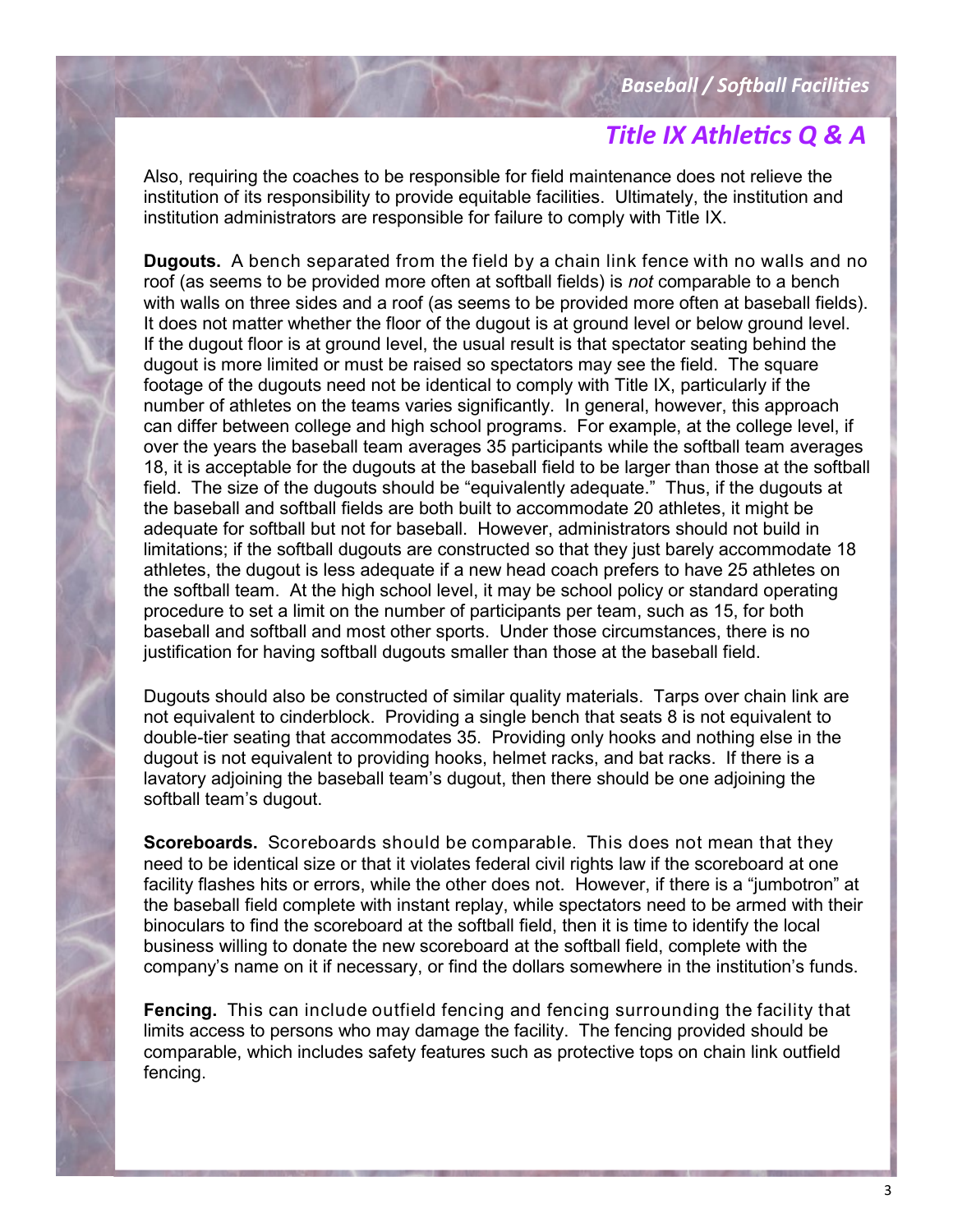**Bullpens, Batting Cages.** Ideally, pitchers would like to warm-up without distraction, whether they are starting the game or coming in for relief. Whatever space or privacy is provided for bullpen areas should be equivalent at softball and baseball fields. Batting cages should be equivalent, whether at the field or tucked in to the corner of a building located conveniently near other facilities used by the team. If the baseball team routinely has 35 athletes, while the softball team averages 18 athletes, it can be okay for an extra batting cage to be available for baseball. If the baseball and softball fields are near each other and both teams share the batting cages between the fields, that can work well. What does not work well is providing batting cages at the baseball field only and expecting the softball athletes to ask permission of the baseball coaches and/or athletes to use the cages. Use of the cages should not be less convenient for one team than the other.

One consideration is that quality can offset convenience, and convenience can offset quality. For example, a batting cage is conveniently located next to the baseball field, but enclosed only by netting, so it is unusable during inclement weather. The batting cage available to the softball team is in a gym that is not near the softball field, but the softball team has exclusive use of the batting cage and access at all hours of the day and days of the week. The convenience of the batting cage for baseball is offset by the quality of the batting cage for softball. Under Title IX, offsetting benefits means that students of one sex are provided an advantage in some aspect of the program, while students of the other sex are provided an advantage in a different aspect of the program. If the benefits are of equivalent weight or importance, then they may "offset" each other or provide a balance of benefits. The result is compliance with Title IX.

**Lights**. If the baseball field has lights, then so should the softball field and vice versa. There are other ways to comply with Title IX if one facility has lights but the other does not. However, the team using the facility without lights is at a disadvantage, which should be offset elsewhere in the program. Since providing offsetting benefits usually requires a continuous and conscious effort to achieve and maintain compliance, providing lights at both facilities may be easier in the long run, particularly if the difference of lights is the basis for someone's filing a lawsuit or complaint that prompts a review of the entire athletics program.

**Press Boxes.** The usual compliance problem for press boxes is that they are provided at one facility but not the other. Obviously, if the baseball or softball game is taking place in a light drizzle, keeping score and announcing the game over the electronic public address system are more challenging when there is no press box. If the baseball field has a press box and the softball field does not, then rent a trailer if necessary until the local high school shop class, the architecture or engineering class at the university, or some other group can make constructing a press box their class project or team bonding experience. Press boxes should be equivalently adequate and of equivalent quality at the respective fields, which includes consideration of facility features allowing for webcasts.

**Equipment Storage**. If equipment storage is provided at one field, then it should be provided at the other field. Equipment storage should be "equivalently adequate" and equivalently convenient. If one field has storage but the other does not, this can be mitigated by providing student managers to haul equipment back and forth from the field to storage facilities elsewhere until such time as storage is provided at both fields.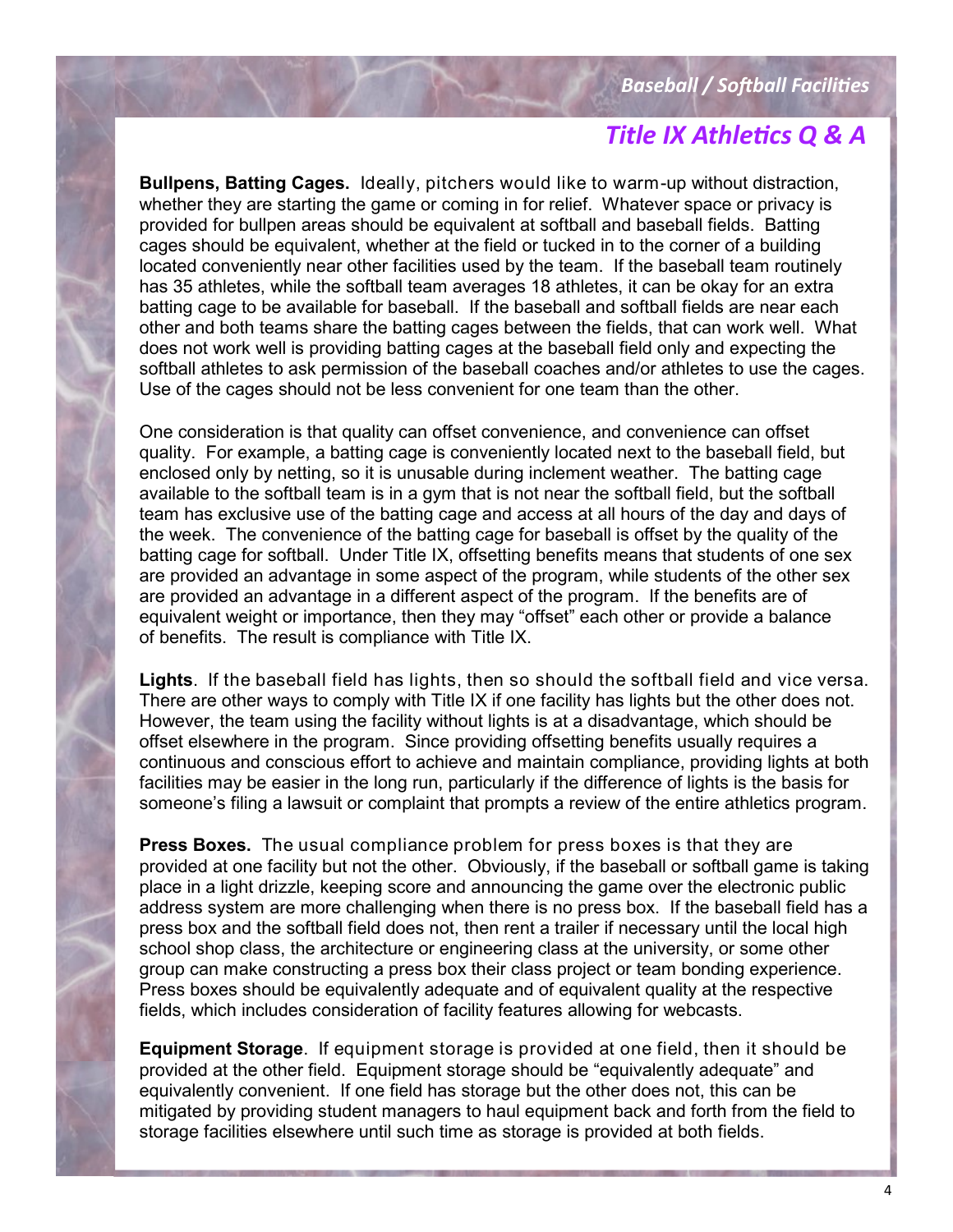**Spectator Seating**. If an institution has offered baseball for decades and as many as 1,000 spectators come to the baseball games, while softball is still developing a fan base and 150 to 200 spectators attend the softball games, then providing seating capacity for 1,500 spectators at the baseball field and 500 at the softball field is fine. Seating capacity at facilities should be "equivalently adequate" under Title IX, based on expected attendance. It is a good plan for institutions to construct facilities at locations that permit expansion to meet increasing attendance in the future. As with other features, there are different levels of quality for spectator seating, ranging from bleachers of warped wood and splinters, or creaking rusting metal, to seats with seatbacks and armrests. The quality of spectator seating should be comparable. If there is seatback seating at one field, then there should be seatback seating at both fields.

**Concessions, Restrooms**. The convenience and quality of concessions and restrooms are incentives for spectator attendance at any contest. When making the simple comparison between baseball and softball facilities, concessions and restrooms should be the same in regard to convenience and quality.

**Locker Rooms**. If the locker room for the baseball team is at the baseball field, while the softball team's locker room is 150 yards (or farther) from the softball field, this minor difference may be offset by the location and/or quality of locker rooms for other teams. This means that even if the analysis for practice and competitive facilities comes down to comparing the baseball and softball fields, the locker rooms provided to teams may be very different quality and in a variety of locations, convenient or inconvenient. For example, even though the men's and women's soccer teams use the same practice and competitive fields, the women's soccer locker room may be conveniently located to the soccer field, while the men's soccer locker room is not. This could balance out the convenience for the baseball team having its locker room at the field while the softball team does not.

**Umpire Locker Rooms**. The institution that provides a locker room for baseball athletes and a locker room for the umpires at the baseball field but does not provide a locker room for the softball athletes at the softball field should rethink priorities. Hopefully, the students attending the institution and competing as representatives of the institution would be given more deference than the visiting game officials. If the umpires' locker room is in a building adjacent to the field, there is less to explain. If locker room facilities are provided for umpires, they should be equivalently convenient in relation to both facilities.

**On-Campus Versus Off-Campus**. It does not violate Title IX to provide a facility off-campus, while others are on-campus. Many postsecondary and secondary institutions use community golf courses, swimming pools, and local parks for cross country meets. Whether a compliance problem exists depends on quality, availability, and convenience, and the proportions of athletes from each program using off-campus facilities. For example, if most female athletes are using off-campus facilities, while most male athletes have facilities on-campus, that would raise a red flag, and possibly create a compliance problem. But, factors such as quality, priority use, and degree of inconvenience can affect compliance – is the field across the street or across town and 30 minutes drive in traffic? Usually, it is inconvenient for a facility to be off-campus. If a facility is community-owned, then the teams